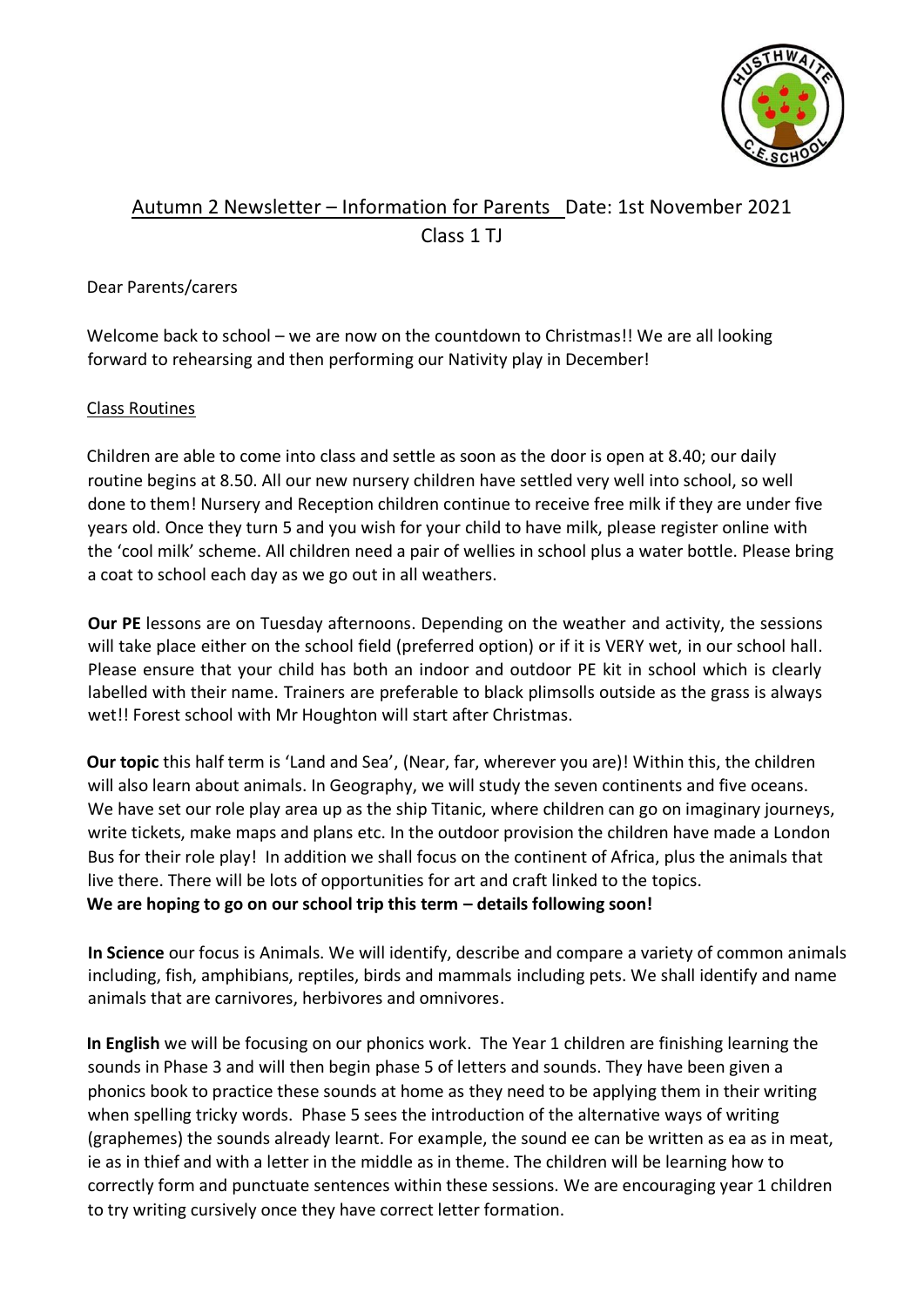In addition, the children will cover some aspects of poetry, narratives, recounts and instructions, as well as work linked to Christmas. Texts will be linked to our topic of Land and sea, plus Animals. This will include non-fiction texts.

Children in the Early Years Foundation Stage will continue to develop their phonics work including listening, vocabulary and speaking skills. For nursery this includes listening walks, action songs, learning rhymes and playing games such as I spy. Reception children have started phase 2 of Letters and Sounds and are trying hard to blend and segment sounds learnt so far. They also have a phonics book which new sounds are added to regularly. Once children can read and blend simple 3 letter words, they can begin to bring home a reading book.

Our texts for this half term will include non-fiction texts about the Titanic, Nativity stories, African themed stories such as Bringing the Rain to Kapiti Plain, Handa's Surprise, Lion Hunt, Mama Panya's Pancakes, A is for Africa, plus non fiction animal books. Topic based texts will be used as a stimulus for writing.

**In Maths** EYFS children will start with lots of counting, subitising and number recognition before moving onto addition later in the half term if appropriate. Subitising is all about recognising patterns in number. Knowing that there are 3 or 5 items etc without having to count them. They will also cover work on shape. There will be opportunities for maths, from our outdoor environment and continuous provision for all year groups. Year One children's main content this half term will be addition and subtraction using the part whole model as well as place value. This includes missing number problems.

**In RE** the children are learning – Which times are special and why? They will learn about times that are special in different religions. Festivals focused on in this unit plan are Christmas, Diwali and Sukkot/Sukkoth.

## Homework

**Reception children** will continue to have new sounds added to their phonics books which should be practised regularly. Our Parent Share option on Evidence Me allows you to see observations carried out on your child. Once children are blending and reading simple 3 letter words, reading books will follow.

**Yr1** – In addition to reading at home, the children will receive weekly spellings to learn each Friday which will be tested the following Friday. They will now bring home a weekend diary in which to record their activities and achievements over the weekend. This could be a picture of what they have been doing with some key words or photographs. They can then use this to help them write a sentence about their weekend, each Monday morning as soon as they come into school.

## Reading

Once Reception children begin reading, they will be read with 1:1 each week. Please sign or initial in their reading record book when they have read to you.

Y1 children will be read with 1-1 each week. They will also participate in one guided reading session per week. The children will have their books changed twice a week if appropriate after practising their book at home. Please initial once your child has read to you.

In PSHCE, the children will be thinking about the question 'Who is special to us'? This covers people who care for us; groups we belong to; families. The EYFS children will be learning about keeping clean and healthy.